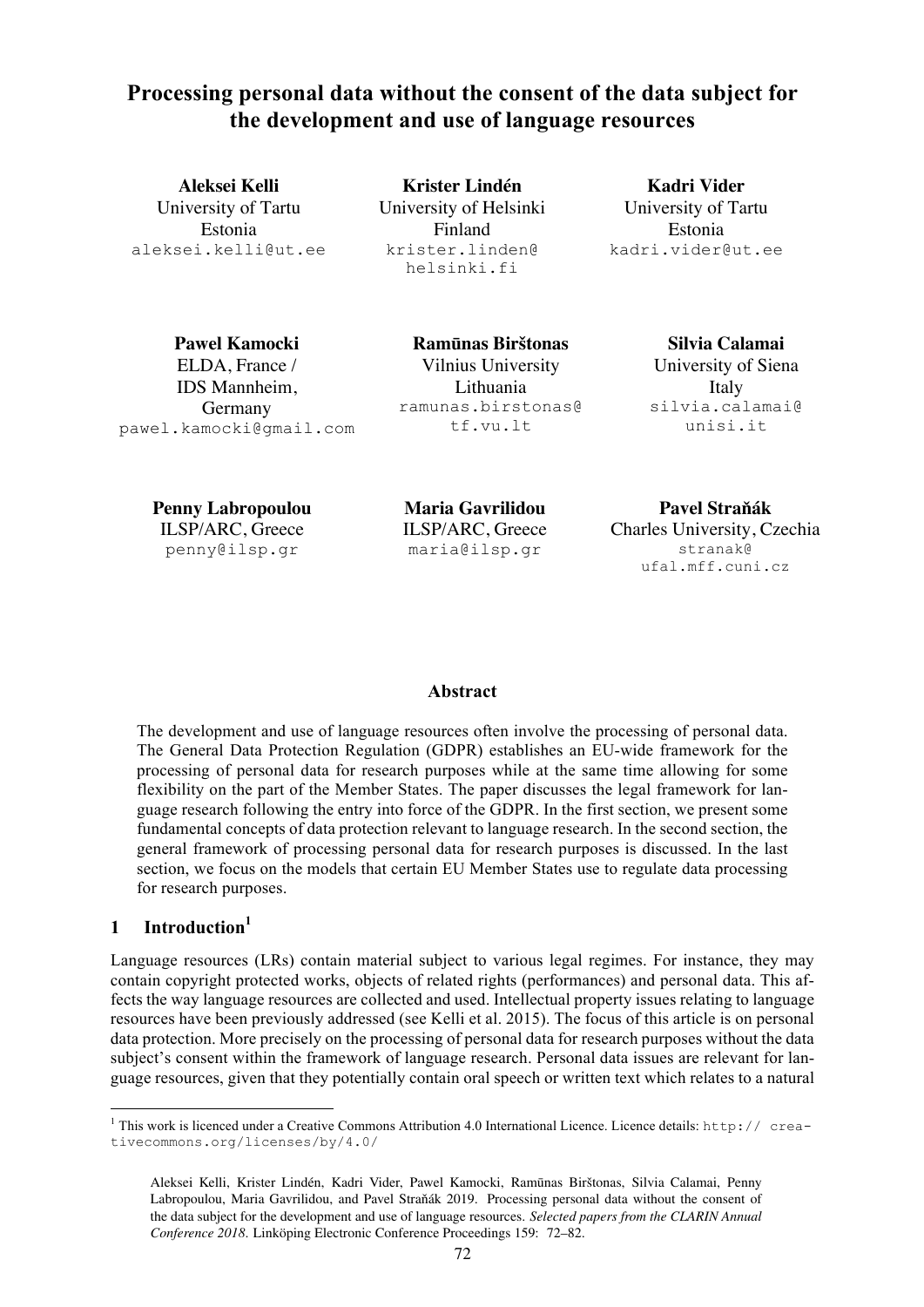person. <sup>2</sup> In the CLARIN Virtual Language Observatory (VLO), approximately 95,502 language resources<sup>3</sup> could contain personal data.<sup>4</sup>

Although the General Data Protection Regulation<sup>5</sup> (GDPR) provides a general framework for personal data protection, it leaves a certain degree of freedom for the EU Member States to regulate the processing of personal data in different contexts (including research, see GDPR Art. 89 (3)). Even the duration of personal data protection is up to the Member States.<sup>6</sup> For instance, according to the Estonian Personal Data Protection Act, the data subject's rights are protected during the lifetime of the data subject and for ten years after the death of the data subject. In the case of minors, the duration is the lifetime and twenty years  $(\S 9)$ .<sup>7</sup> This means that the Member States can adopt different regulatory models.

This article preliminarily maps the regulatory framework for processing personal data for research purposes. It also provides insights into different national models.<sup>8</sup> The picture is further complicated by the fact that, in addition to the GDPR and national laws directly related to data protection, other national legislation may add regulations to data protection and privacy in particular contexts, e.g. health care. Before concentrating on the data processing for research purposes, key concepts of the data protection framework are addressed.

#### **2 Data subject, personal data and data processing**

The data subject is defined through the concept of personal data. Personal data is "any information relating to an identified or identifiable natural person ('data subject')" (GDPR Art. 4). Publicly available personal data is also protectable (C-73/07). According to the Article 29 Working Party<sup>9</sup> (WP29), information contained in free text in an electronic document may qualify as personal data. It does not have to be in a structured database (2007: 8).

The identifiability is a crucial issue since data not relating to a natural person (incl. anonymous data) is not subject to the GDPR requirements (See GDPR Recital 26). One option to avoid problems with personal data protection is the anonymisation of data used for language research. However, it should be kept in mind that the process of rendering personal data anonymous is an instance of further processing which has to follow the data protection requirements (WP29 2014a: 3). It is also slightly complicated as combining already anonymised data sources may again make their data personal, and in some cases, anonymisation may render the data useless for research purposes. For other protective measures, see Section 3.2 below.

A natural person can be identified by reference to an identifier (e.g., name, identification number), location data and physiological, genetic, mental, economic, cultural or social information (GDPR Art. 4). According to WP29 sound and image data qualify as personal data insofar as they may represent information on an individual (WP29 2007: 7). It means that LRs containing oral speech are subject to the GDPR. A question can be raised whether speech and voice as such constitute personal data where there is no additional information leading to a specific individual. It is a question related to identifiability. As suggested in the literature, data that are not identifiable for one person may be identifiable for another. Data can also become identifiable through combination with other data sets. Identifiability is a broad category depending on how much effort must be deemed 'reasonable' (Oostveen 2016: 306).

*Selected papers from the CLARIN Annual Conference 2018*

<sup>&</sup>lt;sup>2</sup> For instance, according to the Court of Justice of the European Union (CJEU) the concept of personal data covers the name of a person  $(C-101/01)$ .<br><sup>3</sup> Resource type: Audio, Radio, Sound, Speech, Spontaneous, Television or Video.<br><sup>4</sup> Language resources with written text may also contain personal data, but this is not as prominent as in t

dio and/or visual material (e.g. interviews or photos of a certain person).<br><sup>5</sup> The GDPR is applicable in all EU Member States from 25 May 2018. It replaces the Data Protection Directive.

<sup>&</sup>lt;sup>6</sup> The GDPR does not apply to the personal data of deceased persons. Member States may establish the relevant regulation (GDPR Recital 27).<br><sup>7</sup> The duration of personal data protection is rather complicated issue since the deceased person's data may still refer to

a living person (WP29 2007: 22). <sup>8</sup> For lack of space not all the EU countries are addressed in the present paper.

<sup>&</sup>lt;sup>9</sup> According to the Data Protection Directive the Working Party on the Protection of Individuals with regard to the Processing of Personal Data (WP29) is composed of a representative of the supervisory authority or authorities designated by each Member State and of a representative of the authority or authorities established for the Community institutions and bodies, and of a representative of the Commission.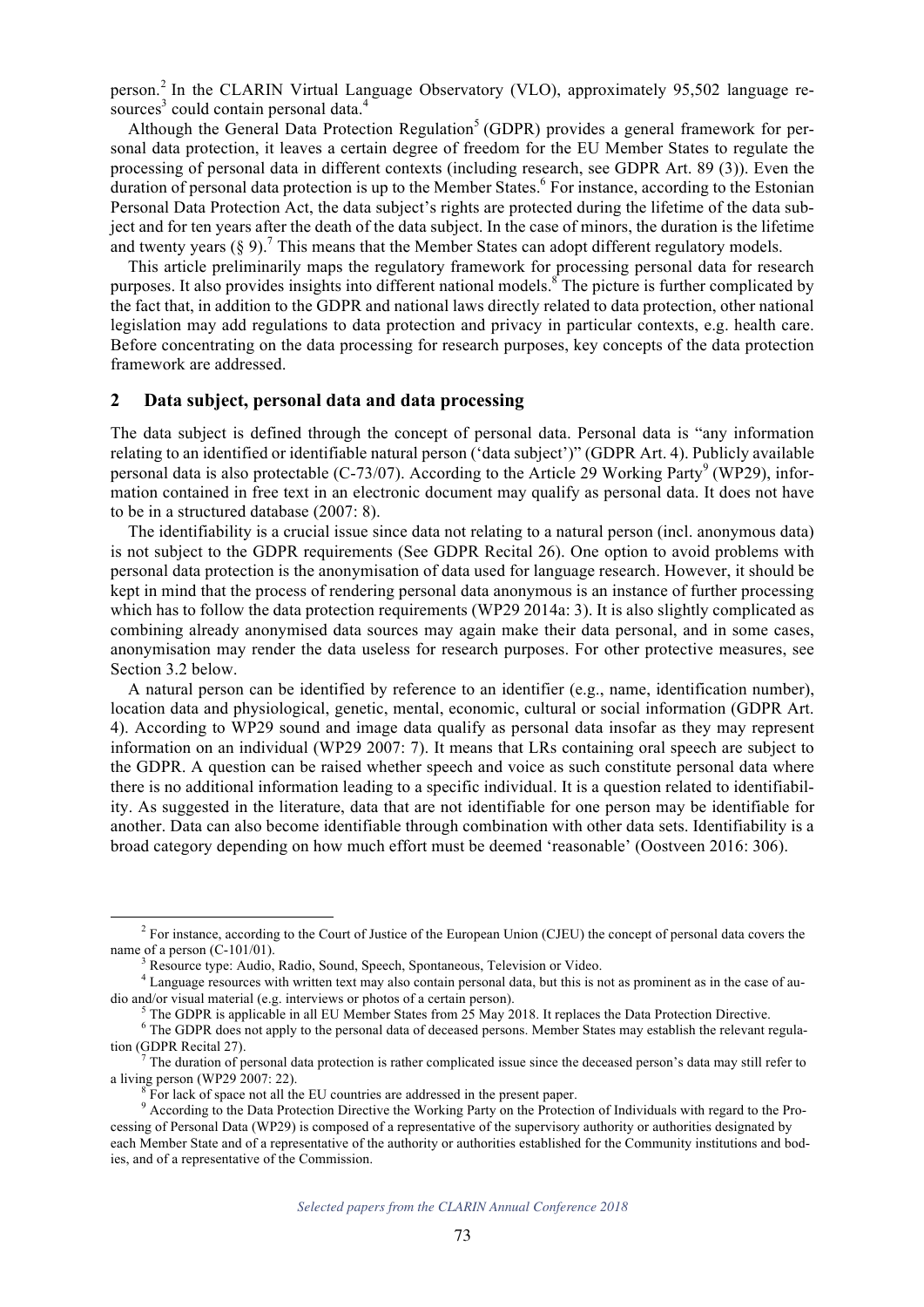Voice can be considered biometric data (see González-Rodríguez et al. 2008; Jain et al. 2004).<sup>10</sup> Biometric data for uniquely identifying a natural person belongs to a special category of personal data<sup>11</sup> the processing of which is even more restricted than for other personal data. A similar case is that of photos depicting people. Here the GDPR provides a clarification: "The processing of photographs should not systematically be considered to be processing of special categories of personal data as they are covered by the definition of biometric data only when processed through a specific technical means allowing the unique identification or authentication of a natural person" (Recital 51). This should be applicable in case of speech and video as well. Therefore, the requirements concerning the processing of special categories of personal data apply in case oral speech contained in language resources is used for the identification of natural persons.

The GDPR defines processing very broadly. It includes, among other things, collection, structuring, storage, adaptation, use, making available or destruction (GDPR Art. 4). It means that the development and use of LRs containing personal data constitutes processing.

Personal data protection requirements do not have to be followed in case the processing of personal data is done by a natural person in the course of a purely personal or household activity (GDPR Art. 2 (2)). It is debatable if the private use exemption is applicable for research as well.

#### **3 Processing personal data for research purposes**

#### **3.1 General framework**

The General Data Protection Regulation sets forth the following principles relating to processing of personal data (incl. for research purposes): 1) lawfulness, fairness and transparency; 2) purpose limitation (data is collected for specified, explicit and legitimate purposes); 3) data minimisation (the collection and use of data is as limited as possible); 4) accuracy; 5) storage limitation (kept for no longer than is necessary); 6) integrity and confidentiality; 7) accountability (Art. 5). It is explained that further processing for research is compatible with the initial purposes. Personal data can be stored for more extended periods for research purposes (GDPR Art. 5).



Figure 1: Processing of personal data for research purposes.

The GDPR provides six legal grounds for processing personal data: 1) consent; 2) performance of a contract; 3) compliance with a legal obligation; 4) protection of the vital interests; 5) the public interest or in the exercise of official authority; 6) legitimate interests (Art. 6).

As seen, the processing for research purposes is not an individual legal ground. Therefore, the processing for research purposes has to take place within the existing six grounds. The processing can rely on consent (for further discussion on consent see WP29 2017), the performance of a task carried out in the public interest or the legitimate interests.

<sup>&</sup>lt;sup>10</sup> The GDPR defines biometric data as "personal data resulting from specific technical processing relating to the physical, physiological or behavioural characteristics of a natural person, which allow or confirm the unique identification of that natural person, such as facial images or dactyloscopic data"  $(Art. 4)$ .

<sup>&</sup>lt;sup>11</sup> The GDPR defines special categories of personal data as "data revealing racial or ethnic origin, political opinions, religious or philosophical beliefs, or trade union membership, and the processing of genetic data, biometric data for the purpose of uniquely identifying a natural person, data concerning health or data concerning a natural person's sex life or sexual orientation".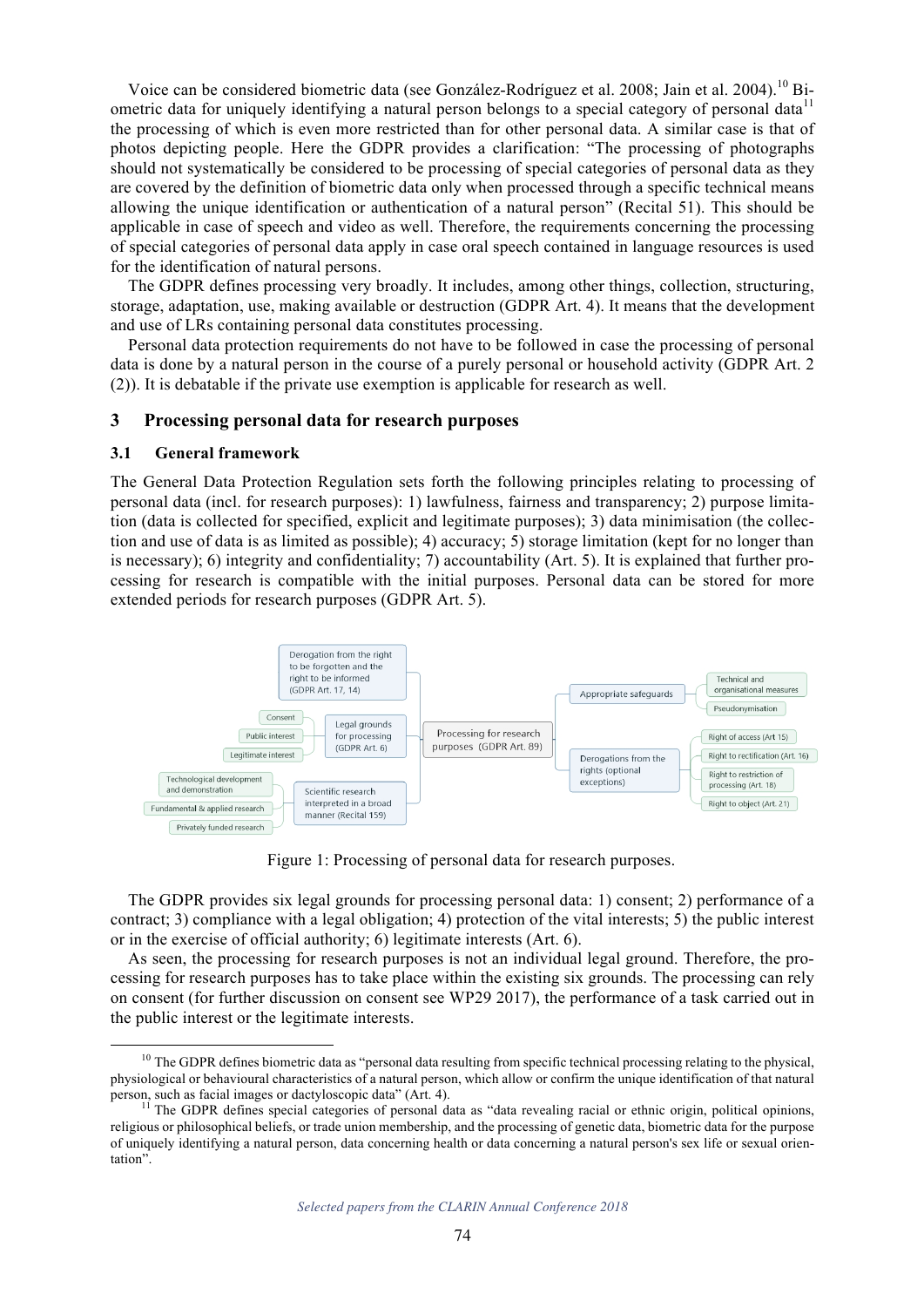It is not entirely clear when the processing for research purposes must rely on consent and when the public interest and legitimate interest can be used as grounds. Note, however, that consent is needed at least if the aim is to make personal data publicly available because public or legitimate interest require protective measures limiting access. Consent may also be mandated by national legislation in particular cases, e.g. when collecting health data.

It can be presumed that the processing based on the data subject's consent provides the highest protection of his/her fundamental rights (privacy, integrity, self-realisation). The data subject may even withdraw his/her consent without any legal consequences (GDPR Art.  $7(3)$ ). The controller<sup>12</sup> has to be able to prove the existence of the consent (GDPR Art. 7 (1)). WP29 explains that consent "focuses on the self-determination of the data subject as a ground for legitimacy. All other grounds, in contrast, allow processing – subject to safeguards and measures – in situations where, irrespective of consent, it is appropriate and necessary to process the data within a certain context in pursuit of a specific legitimate interest" (2014: 13).

In case where the acquisition of consent is very complicated or administratively burdensome (e.g., anonymous web posts, legacy resources, public videos and so forth) the question arises which legal ground is relevant. According to WP29, the performance of a task carried out in the public interest is another ground for processing personal data in the research context (2014b: 21-23). The concept of research in the public interest<sup>13</sup> can usually be invoked by research projects affiliated with universities or research institutions having a legal mandate to do research in the public interest<sup>14</sup>, i.e. agencies acting on behalf of a Member State.

The GDPR also names the legitimate interests as a legal ground for processing. The concept of legitimate interest is rather complicated and requires weighing different interests.<sup>15</sup> According to WP29, legitimate interest can serve as a legal ground for processing personal data in the research context (2014b: 24-25). The legitimate interest is most likely relevant for commercial research.

Before addressing specific requirements concerning the processing of personal data for research, it is necessary to outline the concept of research in the data protection context. The GDPR defines research broadly so that it covers "technological development and demonstration, fundamental research, applied research and privately funded research" (Recital 159).

The GDPR provides the following requirements for processing data for research purposes (Art. 89):

- 1. processing for research purposes is subject to appropriate safeguards. The safeguards ensure that technical and organisational measures are in place in particular to ensure respect for the principle of data minimisation. Those measures may include pseudonymisation provided that those purposes can be fulfilled in that manner;
- 2. the Member States may limit the following data subject's rights for research purposes (optional exceptions):
	- a) the right of access by the data subject (Art. 15);
	- b) the right to rectification (Art. 16);
	- c) the right to the restriction of processing (Art. 18);
	- d) the right to object (Art. 21);

 $12$  The GDPR defines the controller as "the natural or legal person, public authority, agency or other body which, alone

or jointly with others, determines the purposes and means of the processing of personal data" (Art. 4 (7)).<br><sup>13</sup> According to the GDPR, processing is lawful if it is "processing is necessary for the performance of a task

For instance, according to the Estonian Organisation of Research and Development Act (ORDA) a research and development institution is a legal person or an institution in the case of which the principal activity is carrying out basic research, applied research or development, or several of the aforementioned activities  $(\S 3 (1))$  clause 1).

<sup>&</sup>lt;sup>15</sup> According to the GDPR, processing is lawful if it is "necessary for the purposes of the legitimate interests pursued by the controller or by a third party, except where such interests are overridden by the interests or fundamental rights and freedoms of the data subject which require protection of personal data" (Art. 6f).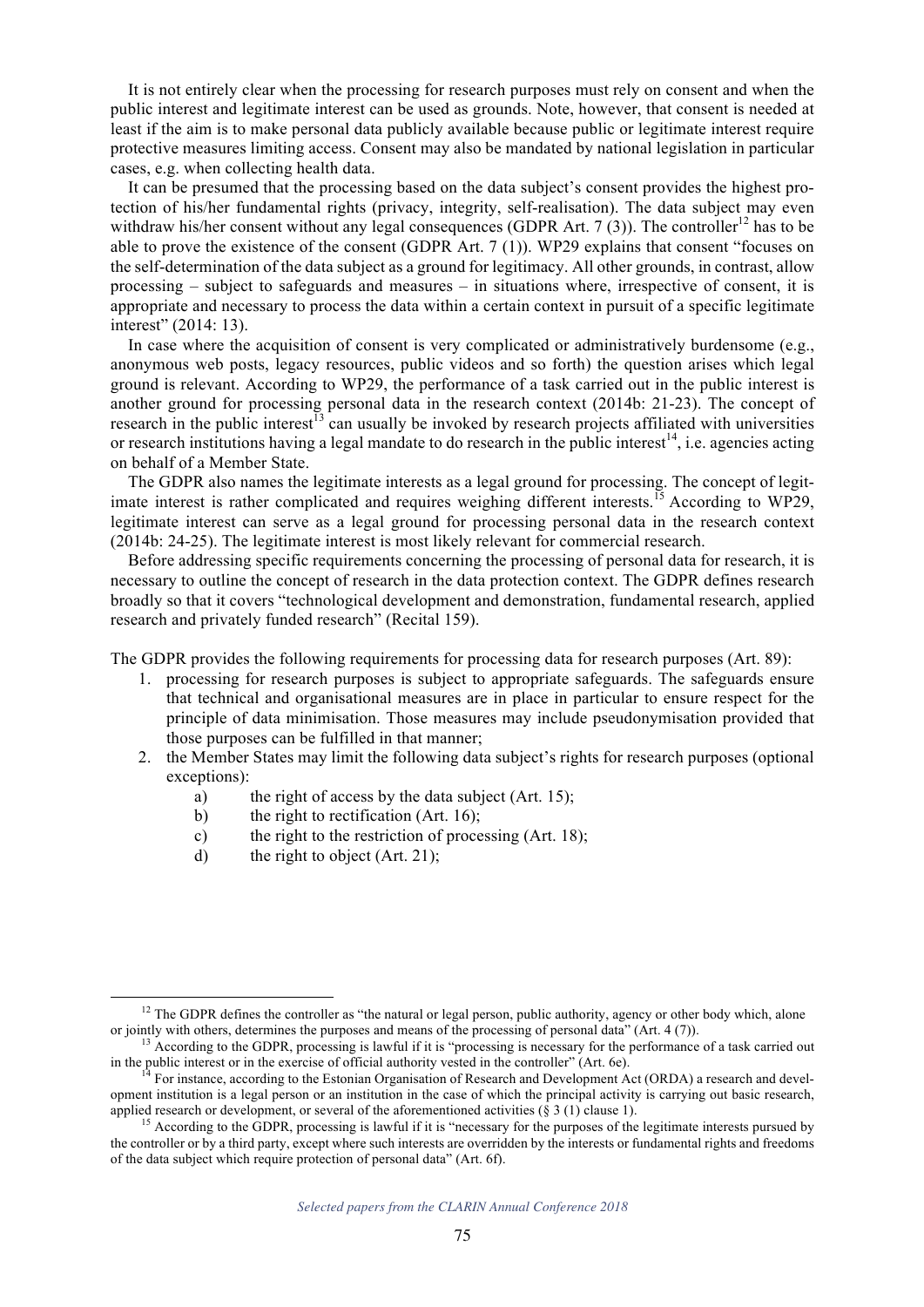There is also a mandatory exception<sup>16</sup> concerning the right to be forgotten<sup>17</sup> and right to be informed about the processing:

- 1. the right to be forgotten is limited to the extent that processing is necessary for research purposes in so far as the right to be forgotten is likely to render impossible or seriously impair the achievement of the objectives of that processing (GDPR Art. 17 (3)d);
- 2. the right to be informed about the processing of personal data is limited insofar as the provision of such information proves impossible or would involve a disproportionate effort, in particular for processing for research purposes and it is likely to render impossible or seriously impair the achievement of the objectives of that processing. In such cases, the controller shall take appropriate measures to protect the data subject's rights and freedoms and legitimate interests, including making the information publicly available (GDPR Art. 14 (5) b).

Safeguards are described in the next section. The implementation of optional exceptions is outlined in the section dedicated to national models.

### **3.2 Appropriate safeguards**

Protective measures may be of a technical or organisational nature. The technical measures may concern the data, medium or procedure, and the organisational measures may concern the staff, documentation or procedures. Examples of **technical measures** concerning 1) the *data* are pseudonymization, anonymization or aggregates of personal data; 2) the *medium* are encryption of personal data, internal measures by the data controller and data processor to prevent access to personal data, or measures to verify and prove who has registered, changed or transferred personal data; 3) the *procedure* are measures to continuously safeguard confidentiality, integrity, availability and resilience of processing systems and services in relation to the processing of personal data including the capacity to restore the availability or to safeguard access to personal data in a timely manner in the event of a physical or technical incidents.

Examples of **organisational measures** concerning 1) the *staff*: are appointing a data protection officer, or measures to raise the competence of the staff dealing with personal data, 2) the *documentation* are risk assessments, controller's record of processing activities, data processor agreements, guidelines, or non-disclosure agreements, 3) the *procedures* are a process for regularly testing, assessing and evaluating the effectiveness of technical and organisational measures for ensuring the security of the processing, establishing specific procedures to ensure that Union and Member State law are adhered to in case personal data is transferred or processed for some other purpose, or carrying out a data protection impact assessment.

# **4 National models**

In **Czechia** application of the DGPR is still in progress. At the time of writing of this article, there is a mixed model of the previous Personal Data Protection Law (Czech law) https://zakonyprolidi.cz/cs/2000- 101 and the GDPR regulation that overrides some parts of it. Parts that are not overridden by the regulation are still valid – e.g. existence and duties of the Office of Personal Data Protection established by law 101/2000 – until new "adaptation law" that replaces law 101/2000 is passed. The proposal of such a new law adopting the GDPR is now in the legislative process. There was a government proposal in March 2018, and after going through committees and debates in the Chamber of Deputies (lower chamber) of the parliament where it went through 29 amendments, it was passed to the Senate (upper chamber) on 8 January 2019. Currently, it is in the Senate committees, collecting more proposals for amendments. The proposal will be debated on the Senate floor on 30 January.<sup>18</sup> Several of the proposed amendments relate to research exceptions. At the time of passing the proposal to Senate, some deputies added § 16 that was not present in the government proposal. It is titled *"Collecting personal data for scientific or historical research or for statistical purposes":* 

• Processing for these purposes is allowed provided that various protecting measures incl. pseudonymisation, maintaining processing logs according to Art. 5 of the GDPR, regular audits,

<sup>&</sup>lt;sup>16</sup> Mandatory exceptions are directly applicable. They do not need to be incorporated into the national laws.<br><sup>17</sup> The data subject shall have the right to obtain from the controller the erasure of personal data concerni

<sup>&</sup>lt;sup>18</sup> The current status of the proposal and all suggested changes can be followed (in Czech) at the website of Czech Parliament: http://public.psp.cz/en/sqw/historie.sqw?o=8&T=138 (28.1.2019).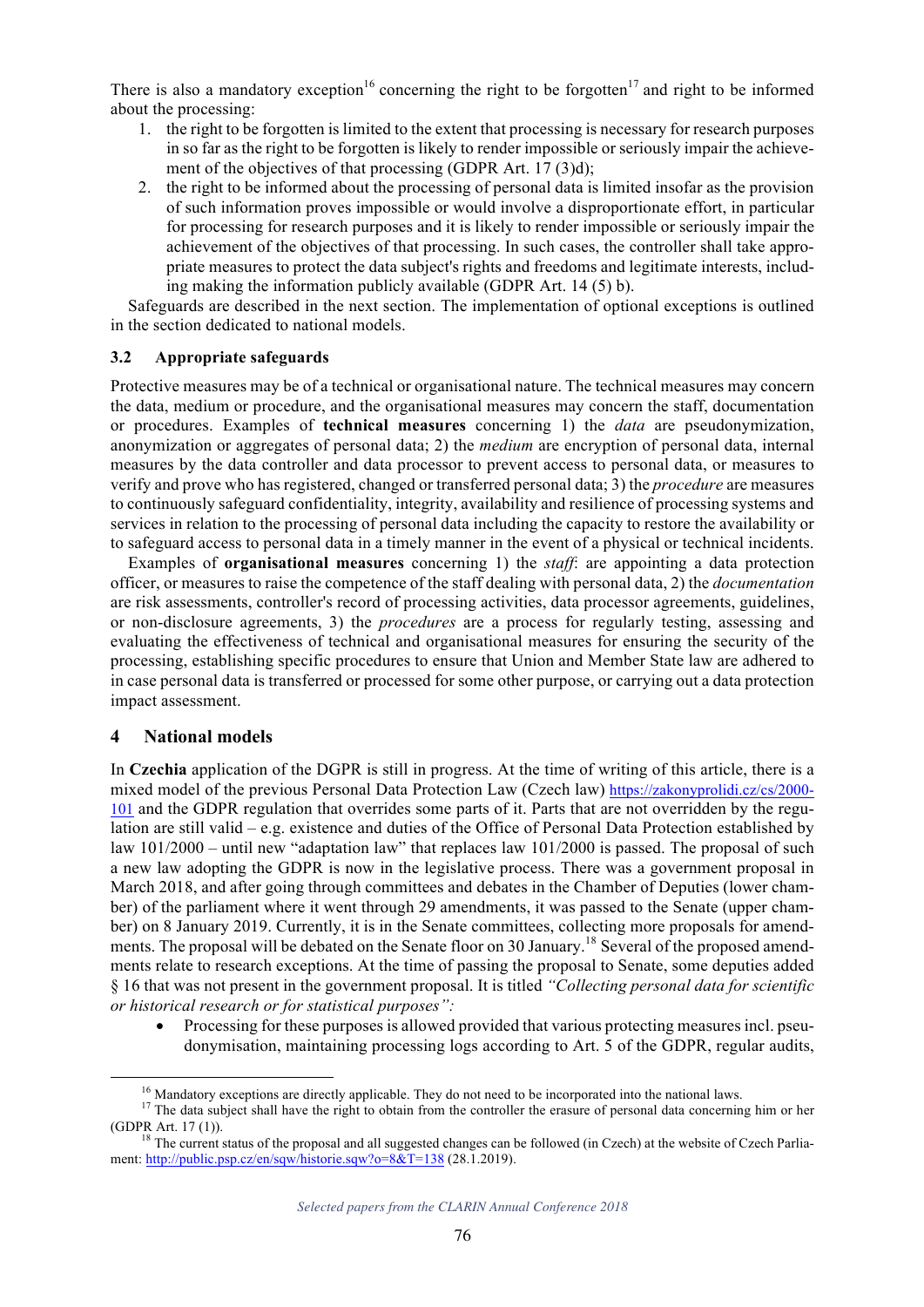etc., are followed. The measures shall be "commensurate with state of the art, the cost of execution, the nature, scope, context and purposes of the processing."<sup>19</sup>

• § 16 ends with this sentence: "Article  $15^{20}$  and, to its corresponding extent, Article  $5^{21}$  of the GDPR […] shall not apply where processing is necessary for the purposes of scientific research, and the provision of information would require a disproportionate effort."

Thus, the current proposed law would allow scientific processing including large scale data collection for Natural Language Processing provided that best effort is taken to protect personal data. However, the version has to be adopted yet.

The **Estonian** Personal Data Protection Act (PDPA 2018a) sets the following requirements for the processing of personal data for scientific research (§ 6):

- 1) Personal data may be processed without the consent of the data subject for research purposes mainly if data has undergone pseudonymisation.
- 2) Processing of data without consent for scientific research in a format which enables identification of the data subject is permitted only if the following conditions are met:
	- a) after removal of the data enabling identification, the goals of data processing would not be achievable, or achievement thereof would be unreasonably difficult;
	- b) the person carrying out the scientific research finds that there is a predominant public interest for such processing;
	- c) obligations of the data subject are not changed by the processed personal data, and the rights of the data subject are not excessively damaged in any other manner.
- 3) The data controller may limit the data subject's right of access, right to rectification, right to the restriction of processing and right to object in so far as the exercise of these rights are likely to render impossible or seriously impair the achievement of the objectives of the processing for research purposes.
- 4) In case of processing of special categories of personal data an ethics committee in the corresponding area verifies, before the commencement of the processing, compliance with the requirements set out in this section. In the absence of an ethics committee in a specific area, the Data Protection Authority verifies the fulfilment of requirements.

According to the **Finnish** model, the Data Protection Act (DPA 2018) and the preamble of the Government Proposal for Data Protection Act (Draft PDPA 2018b) outline the following conditions for processing personal data for scientific research:

1) **Data protection in general:** The legal basis for processing personal data by scientific researchers is, according to GDPR §6.1e, i.e. *performance of a task carried out in the public interest* based on the research organisation's legal mandate to do research as long as, according to GDPR §5.1f, the data is processed in a manner that ensures appropriate security of the personal data. Research organisations also have the right to store personal data as long as necessary and reuse them for secondary research purposes based on GDPR §5.1b, i.e. *further processing for archiving purposes in the public interest, scientific or historical research purposes or statistical purposes shall … not be considered to be incompatible with the initial purposes.*

2) **Data protection in special categories:** According to DPA 2018 §6.7 and §6.8, the above also applies to personal data for special categories mentioned in GDPR §9.1 (with the exception of archiving genetic data) provided that suitable and specific technical and organisational measures are implemented to safeguard the fundamental rights and the interests of the data subject.

3) **Limitations to the rights of data subjects:** According to DPA 2018 §31.1, the data subjects may have limited rights to stop processing of personal data for scientific and historical research if the processing is necessary for carrying out the research, in which case the motivation for why the processing is necessary should be included in a research plan identifying the Principal Investigator.

4) **Limitations to the rights of data subjects in special categories:** According to DPA 2018 §31.3, if limitations to the rights of the research subject are applied to personal data in special categories,

<sup>&</sup>lt;sup>19</sup> http://www.psp.cz/sqw/text/tiskt.sqw?o=8&ct=138&ct1=0&v=PZ&pn=12&pt=1 (28.1.2019)<sup>20</sup> Right of access by the data subject.<br><sup>21</sup> Principles relating to processing of personal data.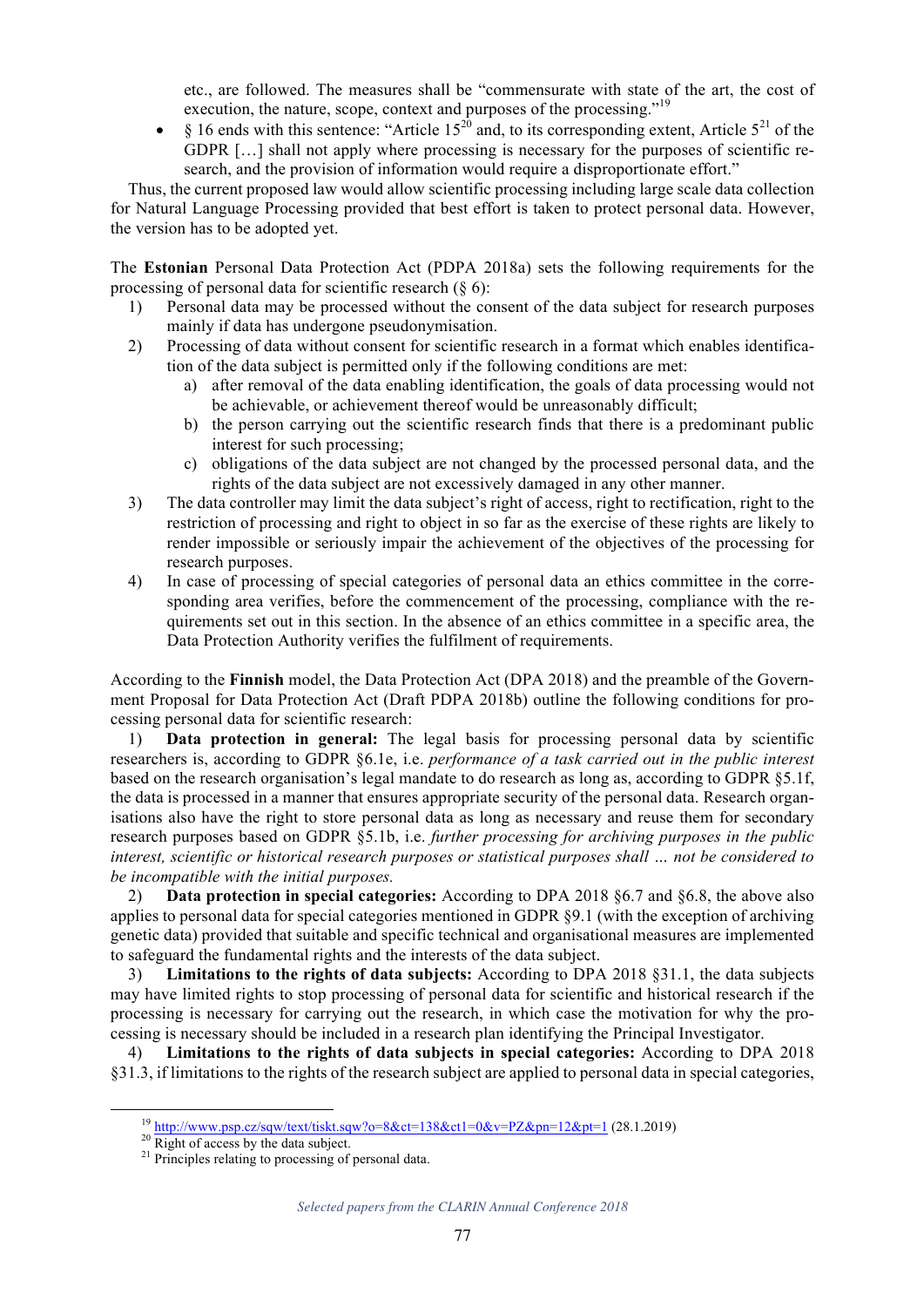the research plan should assess how the limitations impact the rights and freedoms of the data subject. The written assessment must be delivered to the Data Protection Ombudsman ahead of starting the processing.

In **France**, the national law completing the GDPR initially proposed on 13 December 2017, has finally been adopted on 20 June 2018. It has since been amended twice: by the Decree n° 2018-687 of 3 August 2018, and by the Ordinance n°2018-1125 of 12 December 2018 (which will enter into force on 1 June 2019 at the latest).

Unlike the German legislator, who adopted a whole new statute to comply with the GDPR, the French chose to modify the "*Loi informatique et libertés*" (LIL) which was one of the first comprehensive data protection laws in Europe (dating back to 1978).

The processing of personal data for scientific and archiving purposes is regulated in articles 78 and 79 (according to the new numbering, which will enter into force on 1 June 2019). Article 78 provides that when data are processed for scientific purposes, certain rights of data subjects (access, rectification, restriction and the right to object) can be limited. The exact conditions in which such limitations are possible are to be specified by a Decree (*Décret en Conseil d'Etat*) which to the best of our knowledge has not yet been adopted.

Article 79 concerns purpose extension. It specifies that when data were collected for a different purpose and then re-used for research purposes (according to the purpose extension principle), the obligation to provide information to data subjects (art. 14 GDPR) does not apply.

**Germany** is probably the first country to have adopted a comprehensive national law to complete the General Data Protection Regulation. The new Bundesdatenschutzgesetz (BDSG) was adopted on June 30, 2017.

It shall be kept in mind that BDSG only applies to the processing of personal data by private entities and by public bodies of the German Federation (Art. 1 of the BDSG). Processing of personal data by public bodies of the Länder (such as universities) is governed by regional norms (Landesdatenschutzgesetze, LDSG). To the best of our knowledge, no LDSGs has yet been updated to conform to the GDPR. Therefore, for now, the situation regarding the processing of personal data for research purposes in German universities is not entirely clear.

As far as public bodies of the Federation (such as certain research institutes) and private entities are concerned, the processing of personal data for research purposes will be governed by Art. 89 of the GDPR, completed by section 27 of the new BDSG. The latter contains four paragraphs.

Firstly, section 27(1) of the new BDSG allows for processing of special categories of personal data for research purposes "if such processing is necessary for these purposes and the interests of the controller in processing substantially outweigh those of the data subject in not processing the data". The provision is based on Art. 9(2)(j) of the GDPR, which seems to leave the Member States the decision on whether to allow processing of special categories of data for research purposes based on the balance of interests. Interestingly, the new German law also contains a list of possible 'appropriate safeguards' for such processing<sup>22</sup>. The list is not meant to be exclusive, and other safeguards are also possible; moreover, it only expressly applies to the cases where special categories of data are processed. Moreover, as the GDPR does not expressly do it, section 27(3) of the new BDSG (still based on Art. 9(2)(j) of the GDPR) states that (according to the general principle of s. 89(1) of the GDPR) special categories of personal data processed for research purposes shall be pseudonymised, and then anonymised as soon as the purposes allow it.

 $22$  The safeguards "may include in particular the following: 1. technical organizational measures to ensure that processing complies with Regulation (EU) 2016/679; 2. measures to ensure that it is subsequently possible to verify and establish whether and by whom personal data were input, altered or removed; 3. measures to increase awareness of staff involved in processing operations; 4. designation of a data protection officer; 5. restrictions on access to personal data within the controller and by processors; 6. the pseudonymization of personal data; 7. the encryption of personal data; 8. measures to ensure the ability, confidentiality, integrity, availability and resilience of processing systems and services related to the processing of personal data, including the ability to rapidly restore availability and access in the event of a physical or technical incident; 9. a process for regularly testing, assessing and evaluating the effectiveness of technical and organizational measures for ensuring the security of the processing; 10. specific rules of procedure to ensure compliance with this Act and with Regulation (EU) 2016/679 in the event of transfer or processing for other purposes".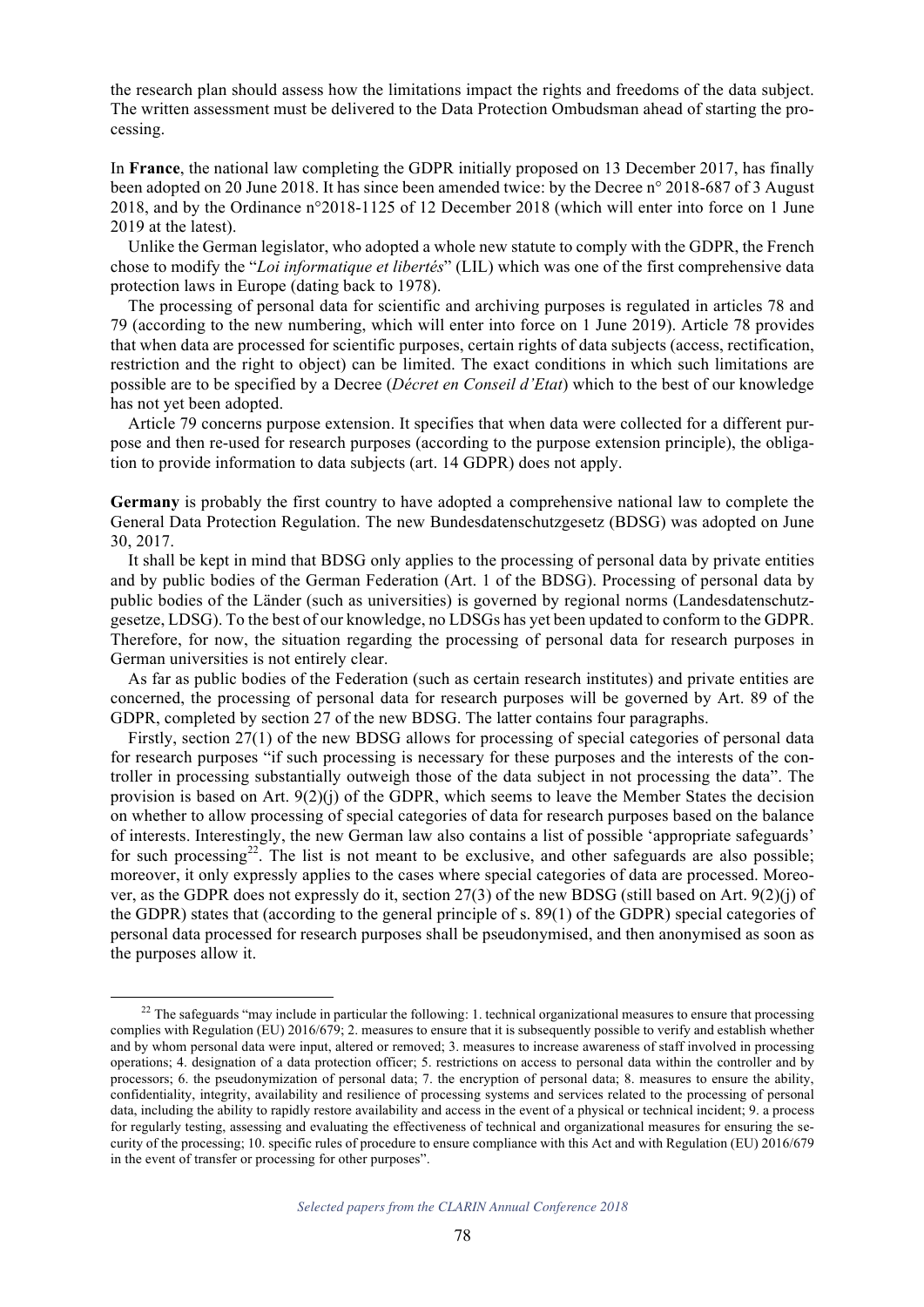Secondly, section 27(2) provides for derogations from certain rights of data subjects, i.e., the right of access, rectification, restriction of processing and right to object. As suggested by Art. 89(2) of the GDPR the derogations apply when these rights are likely to render impossible or seriously impair the achievement of the research purposes and are necessary for their fulfilment. The German federal legislator has therefore taken full advantage of the leeway left by Art. 89(2) of the GDPR and legislated in favour of freedom of research.

Moreover, the legislator even went further than expressly allowed by this article and allowed for a derogation from the right of access when the provision of information listed in Art. 15(1) of the GDPR would involve a disproportionate effort. This derogation seems to be based on recital 62 of the GDPR.

Finally, section 27(4) of the new BDSG states that the controller may publish personal data (processed for research purposes) only if the data subject has provided consent or if doing so is indispensable for the presentation of research findings on contemporary events. This seems to serve as a limit to Art. 89 of the GDPR by stating that, in principle, special rules concerning research stop where publication of personal data starts.

In **Greece**, a Draft Bill for Personal Data (PDPA 2018c) implementing the GDPR after public consultation (which was completed on March 5, 2018), has been adopted and put into force as of 25 May 2018. The Bill contains an article dedicated to the processing of PD for "scientific or historical research or for statistical data". Processing of PD is allowed *if the subjects have given their consent for this or previous studies on the same data, if the data come from publicly accessible sources* or *if the processing can be proven to be required for the research*. For the processing of the special categories, the Bill is more restrictive; especially for research on genetic data prior consultation with the Data Protection Authority is mandatory. Medical data processing is allowed, provided the researchers involved are legally or professionally bound by confidentiality. Pseudonymisation or anonymisation are recommended but only when they do not hinder the purposes of the research. Overall, this draft Bill can be considered favourable towards research purposes.

The **Italian** Republic transposed the GDPR by legislative decree No 101/2018, which entered into force on 19 September 2018 (Italian law). According to that, personal data for scientific research can be processed without the consent of the data subject in the following cases: i) scientific research has been pursued according to the provision of law, provided that the data controller carries out an impact assessment and makes it publicly available, analysing the necessity and proportionality of the processing, the risks with respect to the rights and freedoms of data subjects, and safety measures to deal with these risks; ii) due to particular reasons, informing the data subject about the processing of personal data proves impossible or would involve a disproportionate effort, and it is likely to render impossible or seriously impair the achievement of the research objectives, provided that: a) the data controller shall take appropriate measures to protect the data subject's rights and freedoms and legitimate interests, b) the research project has received favourable and motivated opinion from the Ethics Committee, c) the research project has been submitted to preventive consultation with the Italian Data Protection Authority (It. Garante per la protezione dei dati personali) and to an impact assessment, in accordance with Art. 35 and 36 of GDPR.

In accordance with Art. 110-bis of the Privacy code – as modified by legislative decree No 101/2018 – the reuse of data for research purposes is allowed when: i) it is carried out by third parties that mostly deal with research activities, ii) the information about the processing of personal data proves impossible or would involve a disproportionate effort, and it is likely to render impossible or seriously impair the achievement of the research objectives, iii) it is subject to prior authorization by the Italian Data Protection Authority, made dependent on the adoption of appropriate action in compliance with Art. 89 of GDPR. With specific reference to prior authorisation by the Italian Data Protection Authority, decisions on an application submitted in accordance with Art. 8 of legislative decree No 101/2018 shall be adopted and communicated to the applicant within 45 days after its receipt. The absence of delivery shall take the place of refusal. Also, Art. 8 of legislative decree No 101/2018 provides for the Italian Data Protection Authority to allow the reuse of data for research purposes also by means of general measures.

The Italian Data Protection Authority has been organising several information meetings with Italian universities and public research bodies to raise awareness among the different research communities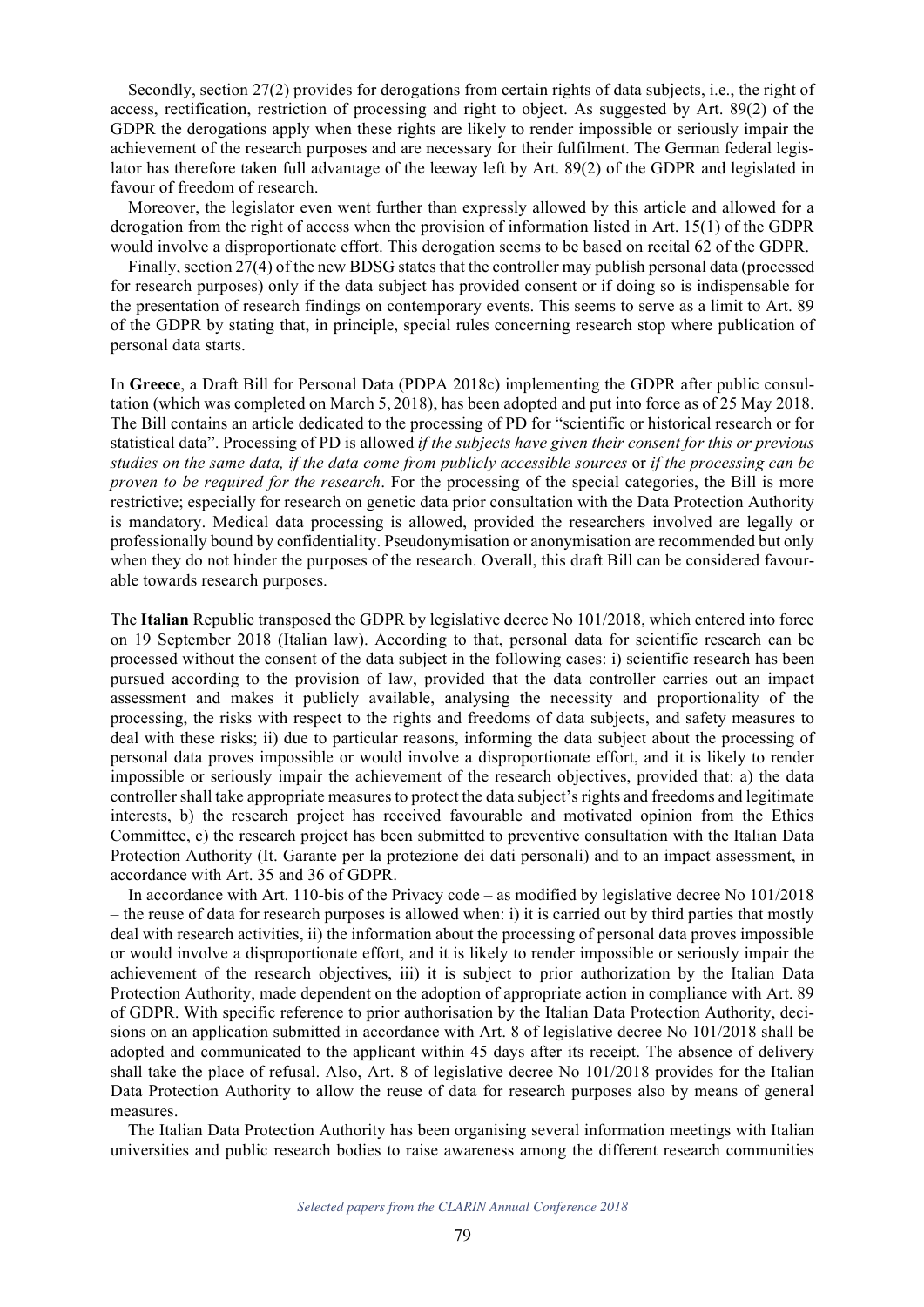and university administrative staff on the changes introduced by the GDPR and their impact on research activities $^{23}$ .

The next example is **Lithuania**. To duly comply with GDPR the new version of Lithuanian Law on Legal Protection of Personal Data (LLPPD 2018) was enacted and entered into force since 16 July 2018. The previous version of the law included a special exemption for scientific research in Art. 12, which contained quite detailed requirements for the procession of personal data without the data subject's consent. Among other things, the prior checking procedure by the State Data Protection Inspectorate was required. In contrast with the previous regulation and with Estonian and Finnish models as described above, the newly enacted LLPPD 2018 contains no special provisions dealing with the research exemption. The requirement of the prior checking procedure was abandoned as well. It means that Lithuania has not used the opportunities and flexibilities provided in Art. 89 of GDPR. It also means that after the implementation of GDPR, the persons using personal data for scientific research have to rely directly on and comply with the general provisions of GDPR, especially Art. 6, Art. 17.3 and Art. 89. Following the new regulation, Lithuanian universities and other research institutions have enacted their own internal rules, dealing, *inter alia*, with the research exception. For example, Vilnius University, which is the leading research and study institution in Lithuania, enacted the rules on the data protection, which prescribes, that university has a right to process personal data for scientific or historical research purposes. The same rules also state, that, in line with Art. 17.3 of GDPR, the right to be forgotten is not applicable when processing is necessary for, among others, scientific research purposes.

Since the legislative changes were enacted very recently, so far there are no reported cases of application or conflicts concerning the new regulation of research exception. Therefore, the real impact of GDPR on scientific research is yet to be seen.

# **5 Conclusion**

The development and use of language resources often involve the processing of personal data. Several aspects of personal data may be confusing. For instance, it is arguable whether human voice as biometric data should be considered to belong to special categories of personal data (sensitive data). It should also be emphasised that publicly available data are protected by the GDPR as well.

The legal framework setting for requirements for processing personal data for research purposes is based on the GDPR and national laws of the EU Member States. This means that in addition to the GDPR, researchers that wish to develop and use LRs for language research must further follow national requirements.

# **References**

- [BDSG] Bundesdatenschutzgesetz. Available at https://www.gesetze-im-internet.de/bdsg\_2018/index.html (5.9.2018)
- [C-101/01] Case C-101/01. Criminal proceedings against Bodil Lindqvist (6 November 2003). Available at http://eur-lex.europa.eu/legal-content/EN/TXT/?qid=1521039149443&uri=CELEX:62001CJ0101 (3.4.2018)
- [C-73/07] Case C-73/07. Tietosuojavaltuutettu vs. Satakunnan Markkinapörssi Oy and Satamedia Oy (16 December 2008). Available at https://eur-lex.europa.eu/legal-content/EN/TXT/HTML/?uri=CELEX:62007CA0073&qid=1536154290371&from=EN (5.9.2018)

[Czech law] Zákon č. 101/2000 Sb. Zákon o ochraně osobních údajů a o změně některých zákonů. Available at https://zakonyprolidi.cz/cs/2000-101 (28.1.2019)

- [Data Protection Directive] Directive 95/46/EC of the European Parliament and of the Council of 24 October 1995 on the protection of individuals with regard to the processing of personal data and on the free movement of such data. Official Journal L 281, 23/11/1995 p. 0031 – 0050. Available at http://eur-lex.europa.eu/legal-content/EN/TXT/HTML/?uri=CELEX:31995L0046&qid=1522340616101&from=EN (29.3.2018)
- [DPA 2018]. Data Protection Act (Finland). Entry into force 01.01.2019. Available in Swedish at: http://www.finlex.fi/sv/laki/alkup/2018/20181050 (20.1.2019)

https://www.garanteprivacy.it/web/guest/home/docweb/-/docweb-display/docweb/8318508 and https://www.garanteprivacy.it/web/guest/home/docweb/-/docweb-display/docweb/7977380 [accessed 22.03.2019]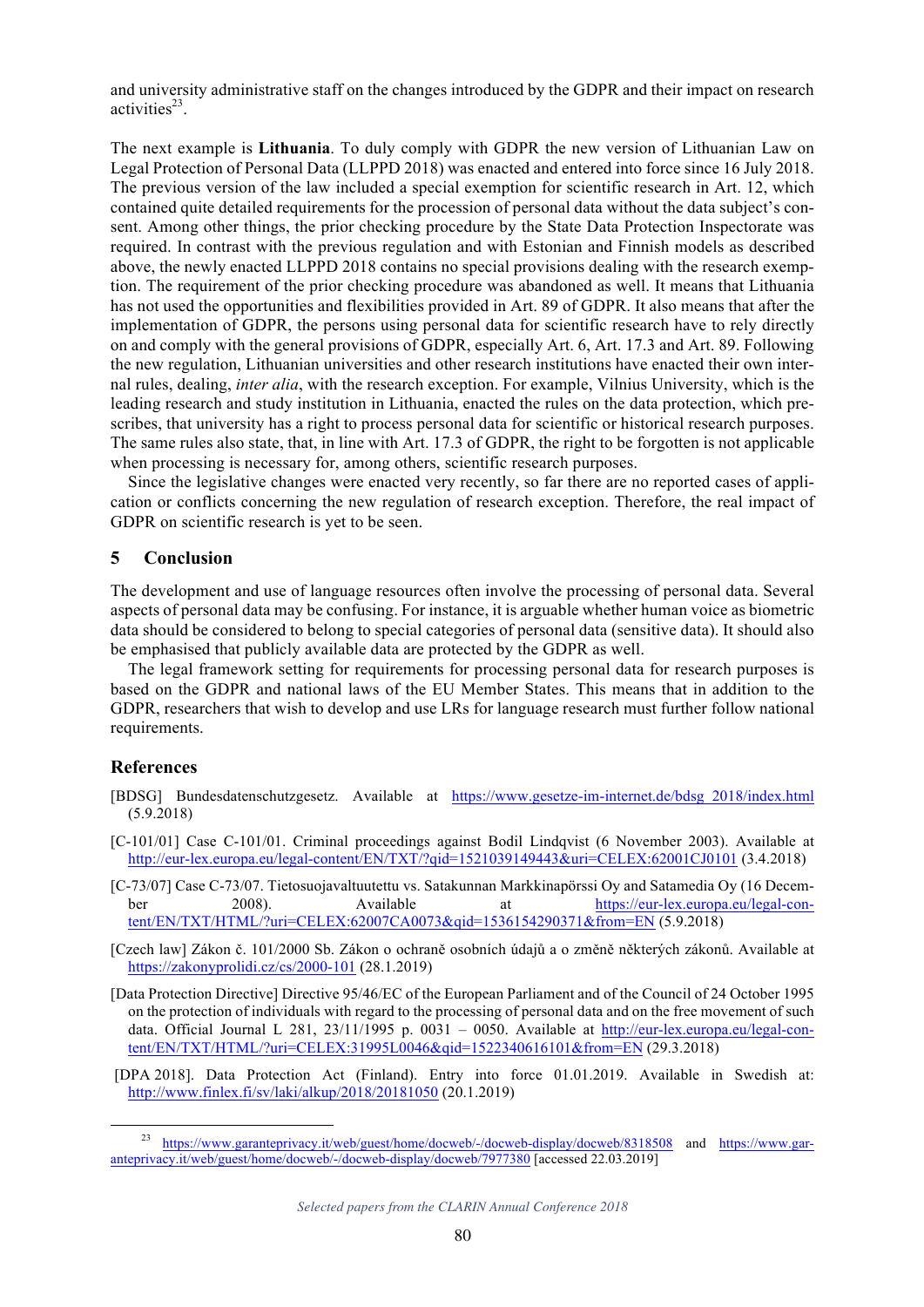- [PDPA 2018a] Estonian Personal Data Protection Act (Isikuandmete kaitse seadus). Entry into force 15.01.2019. Available in Estonian at https://www.riigiteataja.ee/akt/104012019011 (21.1.2019)
- [Draft PDPA 2018b] Finnish Draft Act on Personal Data Protection (Hallituksen esitys eduskunnalle EU:n yleistä tietosuoja-asetusta täydentäväksi lainsäädännöksi) (01.03.2018). Available at https://www.eduskunta.fi/FI/vaski/HallituksenEsitys/Sivut/HE\_9+2018.aspx (4.4.2018)
- [Draft PDPA 2018c] Greek Draft Bill on Personal Data Protection (Νόµος για την Προστασία Δεδοµένων Προσωπικού Χαρακτήρα). Available at http://www.opengov.gr/ministryofjustice/wp-content/uploads/downloads/2018/02/sxedio\_nomou\_prostasia\_pd.pdf (18.4.2018)
- [French law] Loi n° 2018-493 du 20 juin 2018 relative à la protection des données personnelles, modifying the French Data Protection Act (loi n° 78-17 du 6 janvier 1978 relative à l'informatique, aux fichiers et aux libertés)
- [GDPR] Regulation (EU) 2016/679 of the European Parliament and of the Council of 27 April 2016 on the protection of natural persons with regard to the processing of personal data and on the free movement of such data, and repealing Directive 95/46/EC (General Data Protection Regulation). OJ L 119, 4.5.2016, p. 1-88. Available at http://eur-lex.europa.eu/legal-content/EN/TXT/?qid=1515793631105&uri=CELEX:32016R0679 (29.3.2018)
- [González-Rodríguez et. al. 2008] Joaquín González-Rodríguez, Doroteo Torre Toledano, Javier Ortega-García (2008). Voice Biometrics. In Handbook of Biometrics edited by Anil K. Jain, Patrick Flynn, Arun A. Ross. Springer
- [IPDPC] Italian Personal Data Protection Code. Legislative Decree 30.06.2003 No. 196. English version available at: http://194.242.234.211/documents/10160/2012405/Personal+Data+Protection+Code+-+Legislat.+Decree+no.196+of+30+June+2003.pdf (11.4.2018)
- [Italian law] DECRETO LEGISLATIVO 10 agosto 2018, n. 101 Disposizioni per l'adeguamento della normativa nazionale alle disposizioni del regolamento (UE) 2016/679 del Parlamento europeo e del Consiglio, del 27 aprile 2016, relativo alla protezione delle persone fisiche con riguardo al trattamento dei dati personali, nonche' alla libera circolazione di tali dati e che abroga la direttiva 95/46/CE (regolamento generale sulla protezione dei dati).(18G00129) (GU n.205 del 4-9-2018). The Italian version of the law available at http://www.gazzettaufficiale.it/eli/id/2018/09/04/18G00129/sg (27.1.2019).
- [Jain et. al. 2004] Anil K. Jain, Arun Ross, Salil Prabhakar (2004). An Introduction to Biometric Recognition. IEEE Transactions on Circuits and Systems for Video Technology 14(1). Available at https://www.cse.msu.edu/~rossarun/BiometricsTextBook/Papers/Introduction/JainRossPrabhakar\_BiometricIntro\_CSVT04.pdf (31.3.2018)
- [Kelli et al. 2015] Aleksei Kelli, Kadri Vider, Krister Lindén (2015). The Regulatory and Contractual Framework as an Integral Part of the CLARIN Infrastructure. 123: Selected Papers from the CLARIN Annual Conference 2015, October 14–16, 2015, Wroclaw, Poland. Ed. Koenraad De Smedt. Linköping University Electronic Press, Linköpings universitet, 13−24. Available at http://www.ep.liu.se/ecp/article.asp?issue=123&article=002 (28.3.2018)
- [LED] Law of European Delegation. Law No. 25.10.2017 No 163. Available at http://www.gazzettaufficiale.it/eli/id/2017/11/6/17G00177/sg (11.4.2018)
- [LLPPD 2018] Lithuanian Law Amending the Law on Legal Protection of Personal Data (Lietuvos Respublikos asmens duomenų teisinės apsaugos įstatymo pakeitimo įstatymas). Available at https://www.e-tar.lt/portal/legalAct.html?documentId=43cddd8084cc11e8ae2bfd1913d66d57 (30.8.2018)
- [Oostveen 2016] Manon Oostveen (2016). Identifiability and the applicability of data protection to big data. International Data Privacy Law 6 (4), 299-309
- [ORDA] Organisation of Research and Development Act. Entry into force 2.05.1997. English translation available at https://www.riigiteataja.ee/en/eli/513042015012/consolide (21.1.2019)
- [Privacy Code] Code of conduct and professional practice Regarding the processing of personal data for historical purposes. English version available at http://www.garanteprivacy.it/web/guest/home/docweb/-/docweb-display/export/1565819 (11.4.2018)
- [VLO] CLARIN Virtual Language Observatory. Available at https://vlo.clarin.eu/ (18.4.2018)
- [WP29 2017] WP29. Guidelines on Consent under Regulation 2016/679. Adopted on 28 November 2017 [adopted, but still to be finalized]. Available at http://ec.europa.eu/newsroom/article29/item-detail.cfm?item\_id=615239 (2.4.2018)